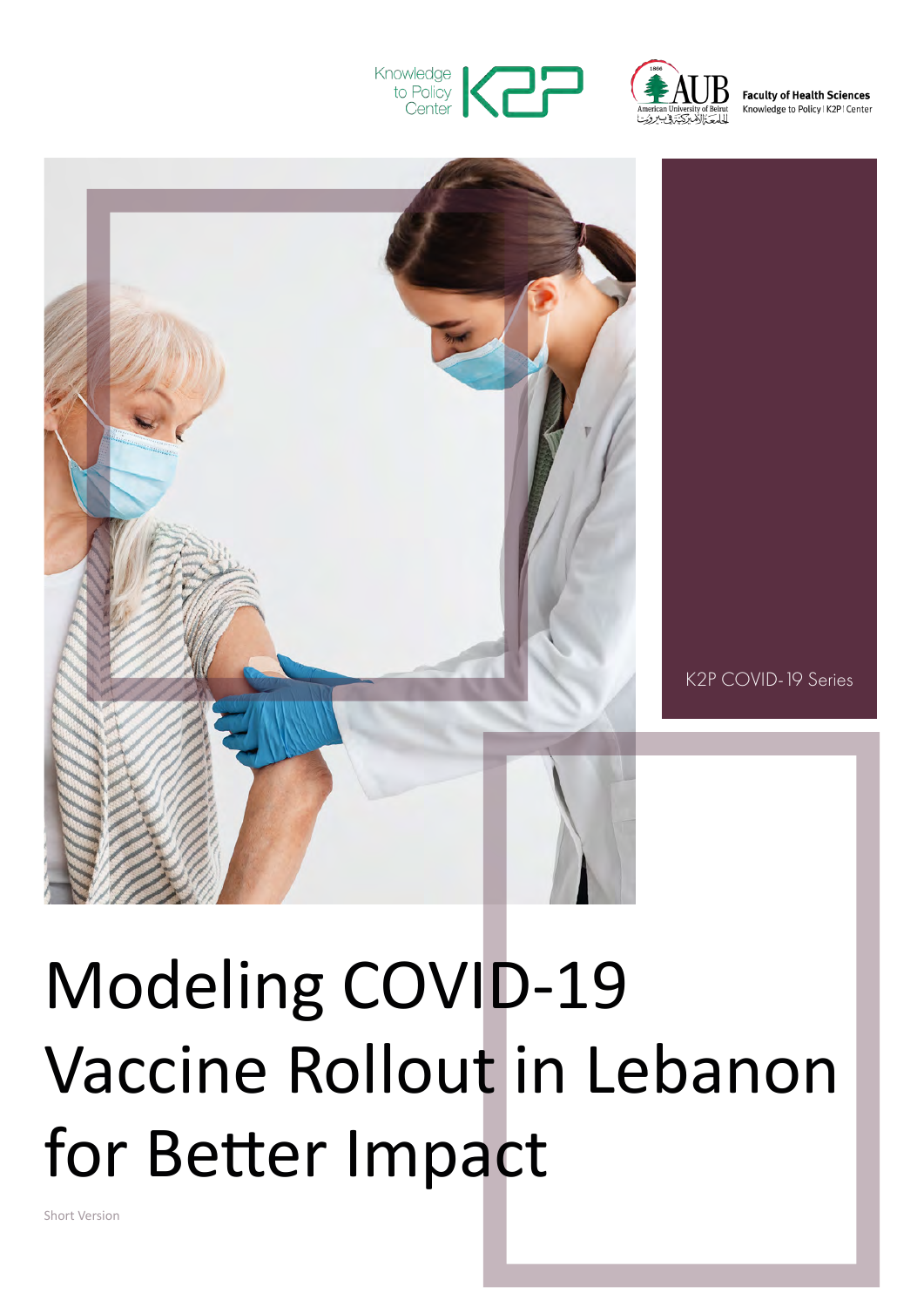On February 21st, 2020 Lebanon recorded its first COVID-19 case. Since then, the country imposed five lockdowns in less than a year in an attempt to suppress the epidemic. The repeated closure and reopening episodes further worsened the economic situation in the country, decreased the public's trust in the national public health response to the epidemic, and were not successful in sustainably suppressing infection spread.

## **Why didn't the multiple lockdowns prevent epidemic surges?**

To prevent epidemic expansion and a surge in cases, a key indicator, Rt, needs to be closely monitored to inform imposing and easing of restriction. The effective reproductive number, Rt, is the average number of secondary cases produced by one infected individual at any point in time throughout the epidemic. As long as Rt is smaller than 1, the epidemic will be declining. If Rt is greater than the threshold of 1, restrictions should be imposed; otherwise there will be resurgence. Restrictions should only be gradually lifted when Rt is less than 0.7, with continuous monitoring to ensure it remains below 1.

We plotted the trend in Rt in Lebanon over time since the end of June 2020 where SARS-CoV-2 epidemic expansion became noticeable to explore why the imposed lockdowns were not successful in sustainably suppressing the epidemic (Figure 1).



**Figure 1.** Trend in Rt in Lebanon, 20 June 2020-5 May 2021, and correlation with major events and response landmarks. Rt is estimated using the Robert Koch Institute method using case series data [10]. The graph highlights the two important thresholds: Rt of 0.7 which is the recommended threshold for when to start gradual easing restrictions (green line) and Rt of 1 which if crossed with easing too many restrictions will result in resurgence (red line).

**K2P COVID-19 Series** Modeling COVID-19 vaccine rollout in Lebanon for better impact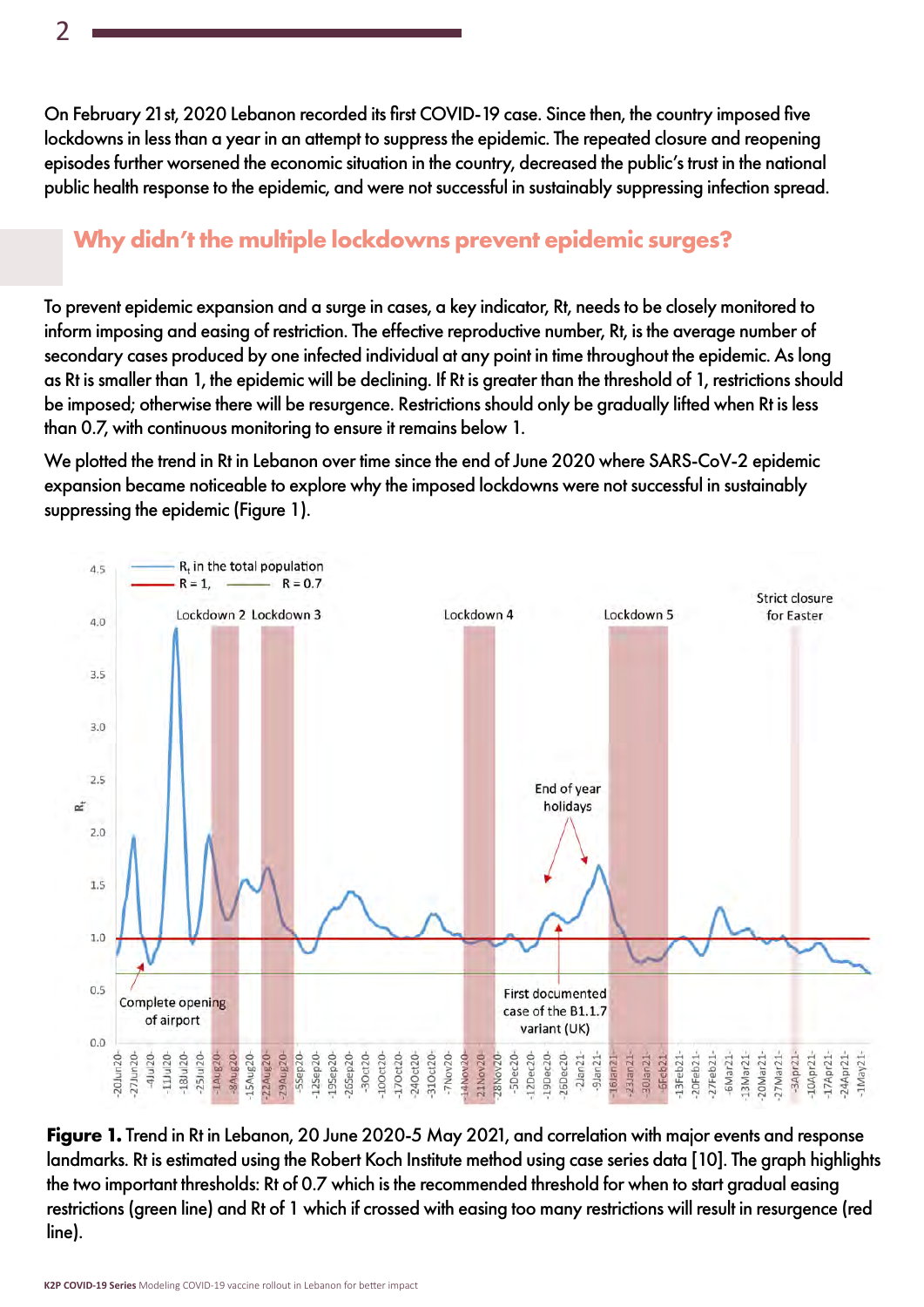A consistent observation is that all lockdowns were prematurely lifted when Rt was above the recommended threshold of 0.7, which did not allow any buffer for the increase in spread following the easing of restrictions and explains the quick surges that were subsequently observed.

# **What should we do to prevent new epidemic surges?**

- $\rightarrow$  Continuously, frequently, and closely monitor Rt (weekly estimations recommended).
- $\rightarrow$  Only start lifting restrictions when Rt is less than 0.7.
- → Stop lifting further restrictions if Rt approaches the threshold of 1.
- $\rightarrow$  Impose restrictions as soon as Rt crosses the threshold of 1.
- $\rightarrow$  Lockdowns are not always necessary The level of restrictions imposed will depend on the value of Rt and on the overall epidemic situation.

Current situation: On May 5, 2021, Rt is estimated at 0.7, which reflects the marked recent decline in the number of confirmed cases. While immunity build up in the community is helping curb infection spread, caution should be taken because we are still far from population immunity levels that would prevent resurgence with full return to normalcy (estimated to be at least 80% for the new SARS-CoV-2 variants of concern). Hence the following are currently recommended:

- $\rightarrow$  Scale-up vaccination and speed up their rollout to increase the level of immunity in the community which will alleviate the need for additional, stricter, and lengthier social distancing restrictions.
- → If Rt remains consistently below 0.7 for at least one week, gradual easing of restrictions could be started
- → During the process, monitor closely Rt to guide policy and inform decisions to lift or impose restrictions.

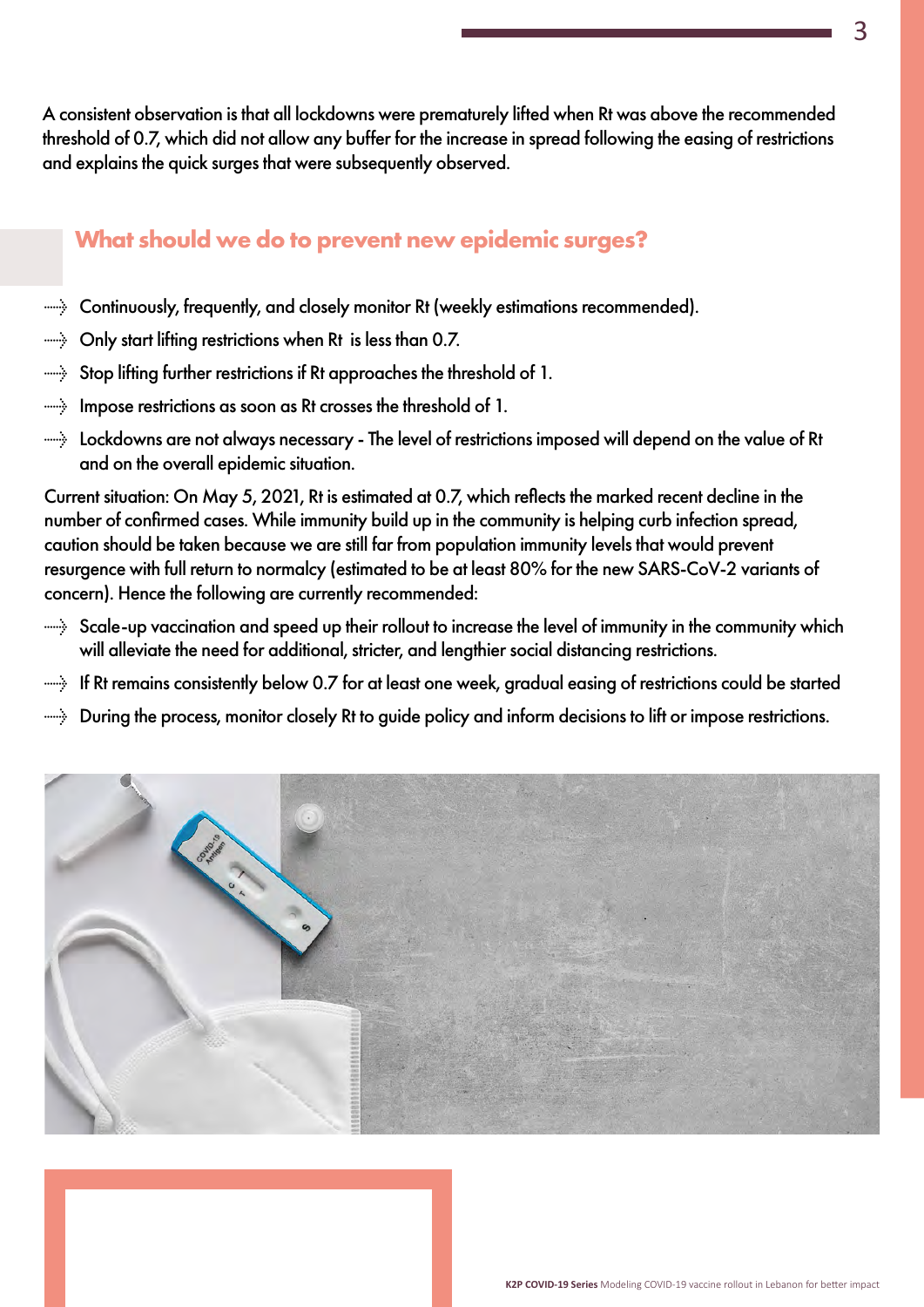## **What is the predicted impact of vaccination on COVID-19 epidemic course in Lebanon?**

With the expected relaxation of social distancing restrictions in the upcoming summer months and with the threat of the potential introduction of more transmissible and likely more severe SARS-CoV-2 variants, we conducted mathematical modeling analyses to forecast the short term (by end of year) impact of COVID-19 vaccination in Lebanon.

We simulated what would be the epidemic course if all restrictions are gradually eased over four months starting April 15, 2021, and if SARS-CoV-2 variants of concern are introduced, for the following three scenarios (figure 2):

- → **Scenario 1:** No vaccination
- **Scenario 2:** vaccination started on February 14, 2021, and will gradually reach 80% coverage by the end of 2021 (Target coverage)
- **Scenario 3:** vaccination started on February 14, 2021, and will gradually reach 40% coverage by the end of 2021 (A more realistic scenario given the current vaccination roll out)

Vaccine Coverage is defined as the proportion of the population that had received the vaccine at a given point in time, regardless of their immunity status (they could already have natural immunity or they could be vaccinated but not immune because the vaccine is not 100% effective). Vaccine coverage is therefore a programmatic definition and, while they strongly overlap, is different than population immunity



#### **Figure 2.** Impact of SARS-CoV-2 vaccination on the daily number of new infections\* assuming gradual easing of all restrictions starting April 15, 2021.

\* Of note that these are the estimated "true" infections, which include not only diagnosed/confirmed cases but also undocumented cases (asymptomatic/mild infections and any infections that did not present for testing).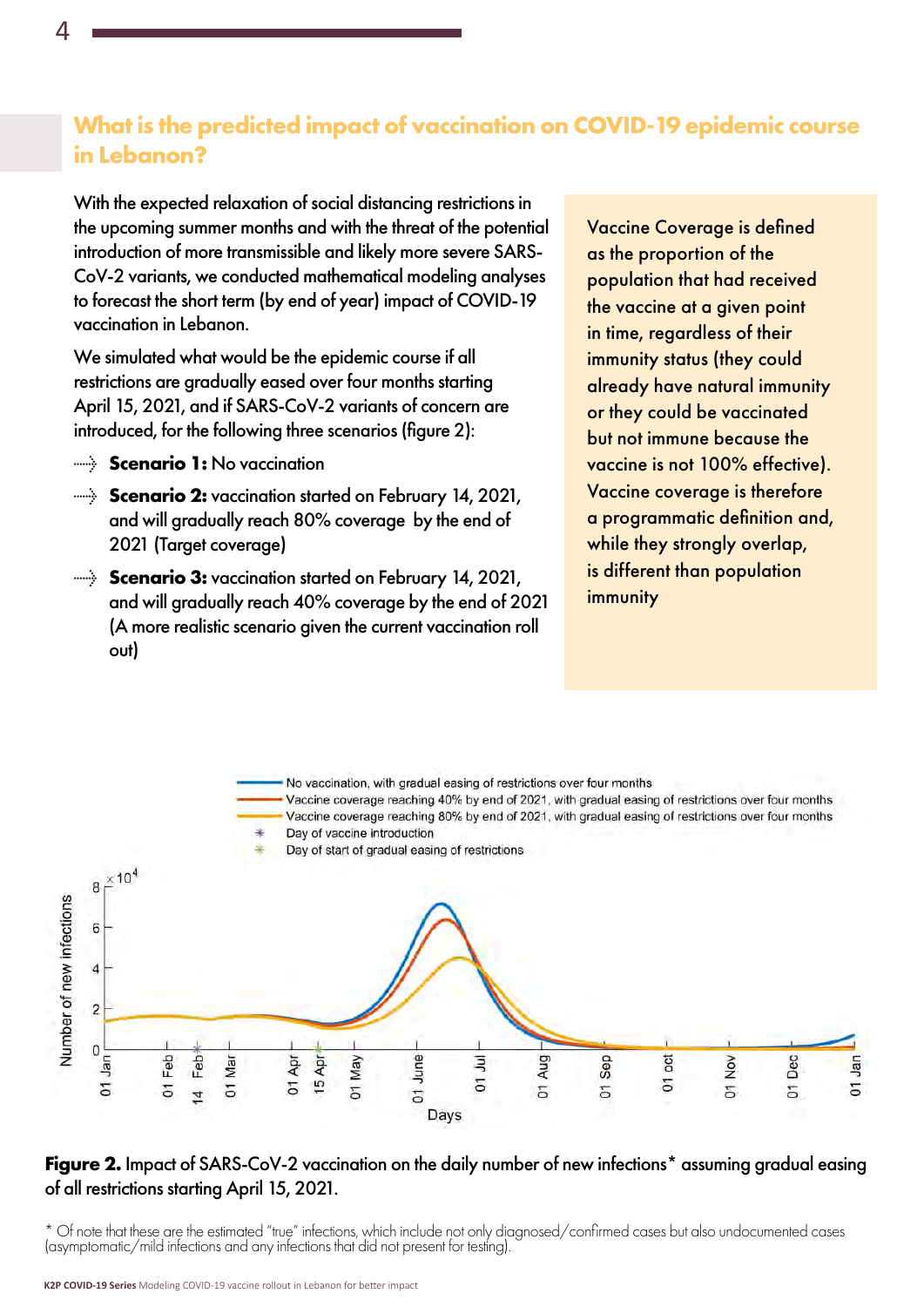- → The model estimated that on April 15, 2021, around 40% of the population in Lebanon have natural immunity against SARS-CoV-2 (due to prior infection).
- → With this estimated population-level immunity and with the vaccination campaign being still in early phases, gradual easing of all restrictions starting mid-April and introduction of new variants of concern is predicted to result in a new epidemic wave, of larger scale than the one experienced in December 2020.

COVID-19 Vaccination Record Card Please keep this record card, which includes medical information Please keep this record card, which included to the vaccines you have received. about the vaccines you have received.<br>
Por favor, guarde esta tarjeta de received.<br>
médica sobre las vacunas que ha received.<br>
ast Name<br>
e of birth Por favor, guarde esta tarjeta de received.<br>
médica sobre las vacunas que ha recibido. Last Name Date of birth First Name  $V_{\text{accine}}$ Product Name/Manufacturer Patient number (medical record or Ils record number) Lot Number  $\overline{I^{st}D_{Ose}}$ COVID-19  $\overline{2^{nd}D_{OSE}}$ COVID-19 Healthcare Professional or Clinic Site Other  $\overline{mn}$  $\overline{d}\overline{d}$  $\overline{w}$ Other  $\overline{mn}$  $\overline{d}$  $\overline{y}$  $\overline{mn}$  $\overline{d}$  $\overline{mn}$  $\overline{d}$ 

**K2P COVID-19 Series** Modeling COVID-19 vaccine rollout in Lebanon for better impact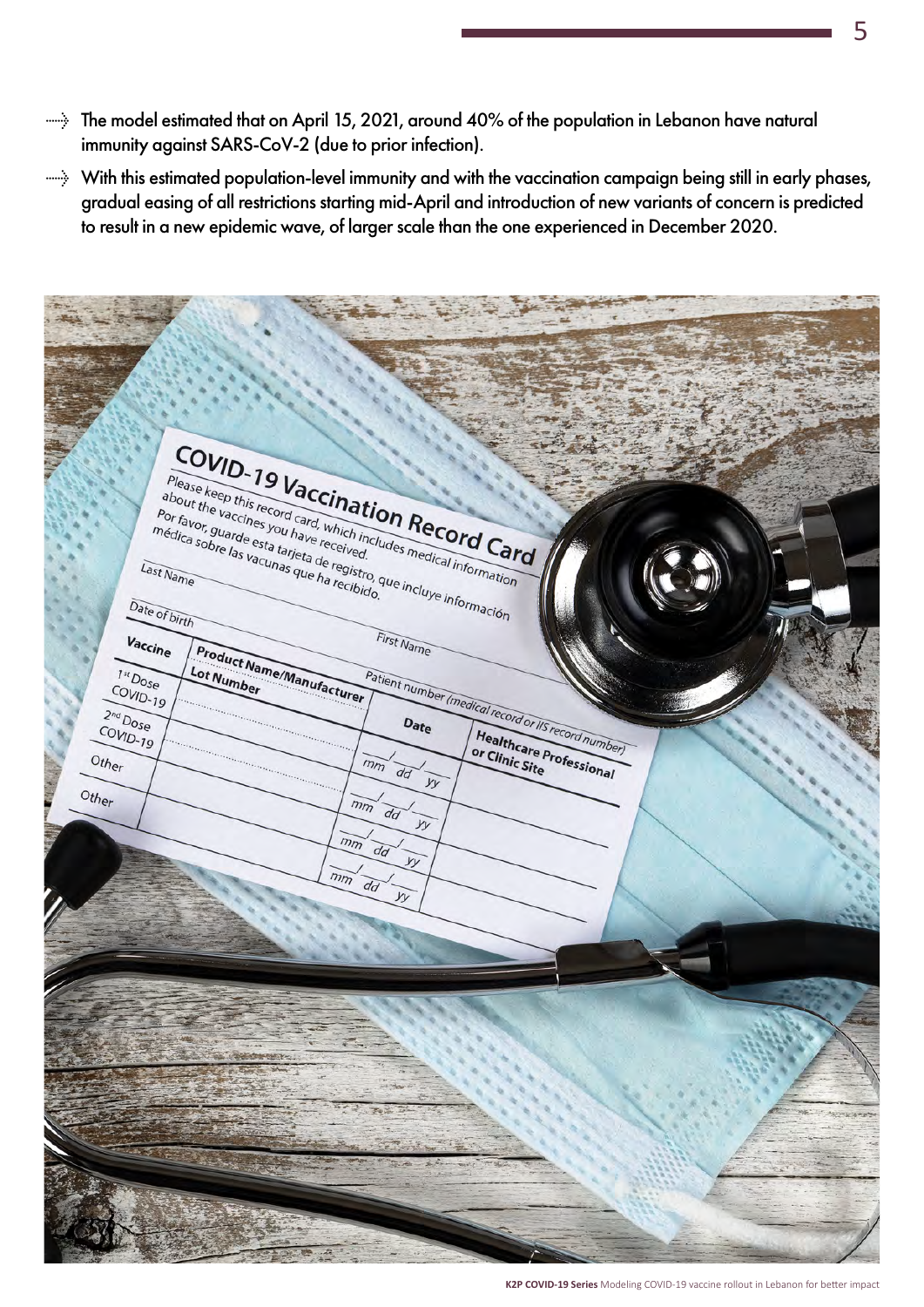6

## **Impact of vaccination on the scale of the epidemic**

- → Vaccination did not fully prevent a new epidemic surge because the current contact rate in the community is not sufficiently low and the population immunity level not sufficiently high, and because of the higher transmissibility of the new variants.
- → Yet, reaching 80% vaccination coverage by the end of 2021 will noticeably flatten the epidemic curve, resulting in a smaller epidemic.
- $\rightarrow$  Compared with the no vaccination scenario, 80% vaccine coverage will result in a 37% decrease in the peak daily number of infections, while the 40% coverage scenario will result only in an 11% decrease.
- $\rightarrow$  More importantly, the 80% vaccination coverage would result in a 37% decrease in the peak daily number of severe and critical cases (needing hospitalization on that day) and a 34% decrease in the peak daily number of deaths compared with the no vaccination scenario, while the 40% coverage scenario will result only in an 11% decrease in each.

## **Impact of vaccination on cumulative COVID-19 hospitalizations and deaths**

- $\rightarrow$  Compared with the no vaccination scenario, 80% vaccine coverage is expected to avert more than 23,000 severe/critical disease cases and save more than 2000 lives in this year; a 3-fold increase in the number of prevented hospitalizations and deaths compared with 40% vaccine coverage rate.
- $\rightarrow$  The sooner we reach the 80% vaccine coverage target, the higher the number of severe/critical disease cases we will avert and the more lives we will save (e.g. reaching 80% vaccine coverage by August 2021 would prevent twice as many hospitalizations and deaths than if it were reached by December 2021).
- → A longer duration over which restrictions are eased would result in a more favorable impact of vaccination.

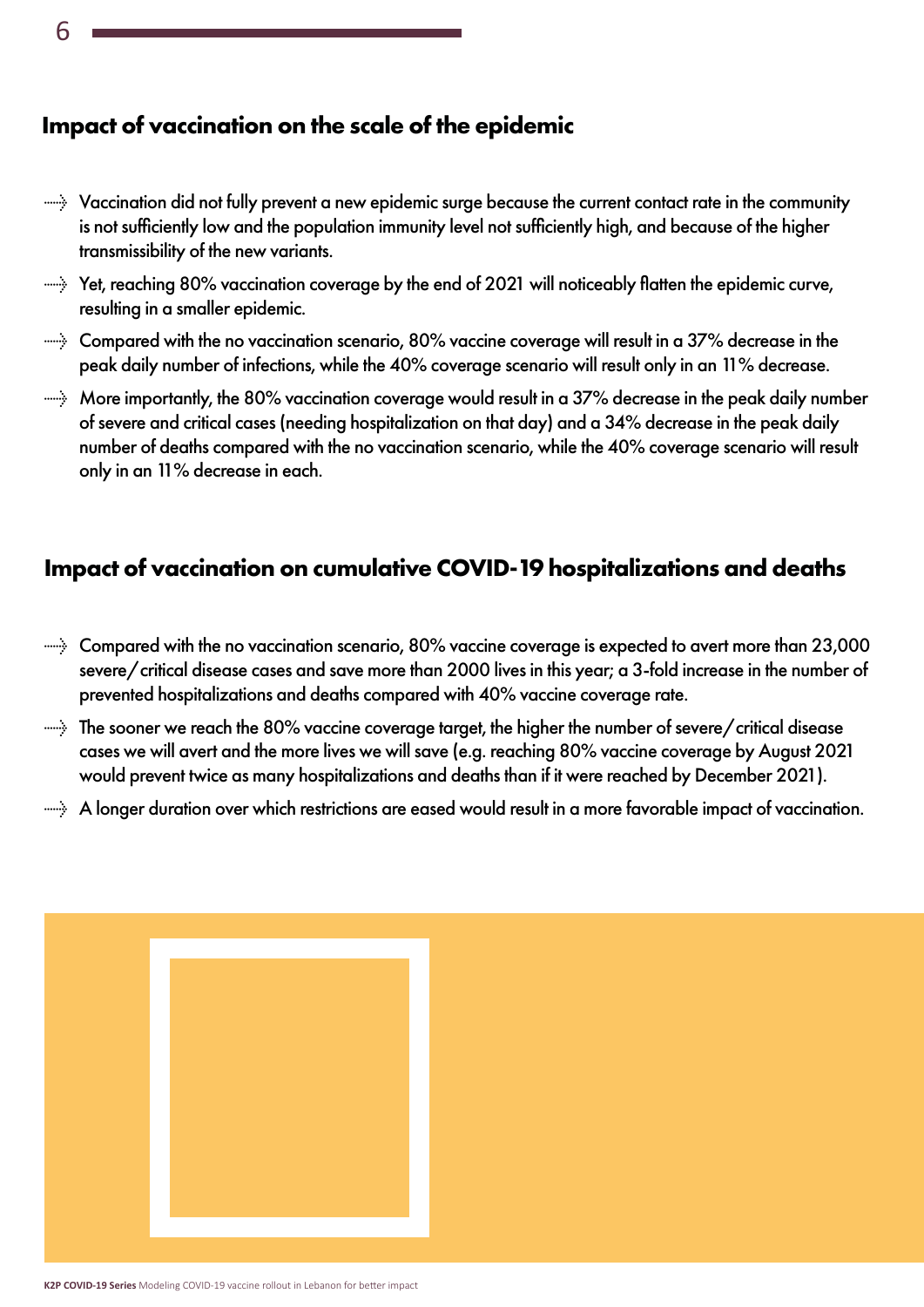# **What should we do to safeguard population health?**

- → Scale-up vaccination coverage to reach the desired 80% vaccine coverage rate the soonest possible.
- → Sustain certain levels of social distancing measures to obtain a more favorable impact of vaccination.



**K2P COVID-19 Series** Modeling COVID-19 vaccine rollout in Lebanon for better impact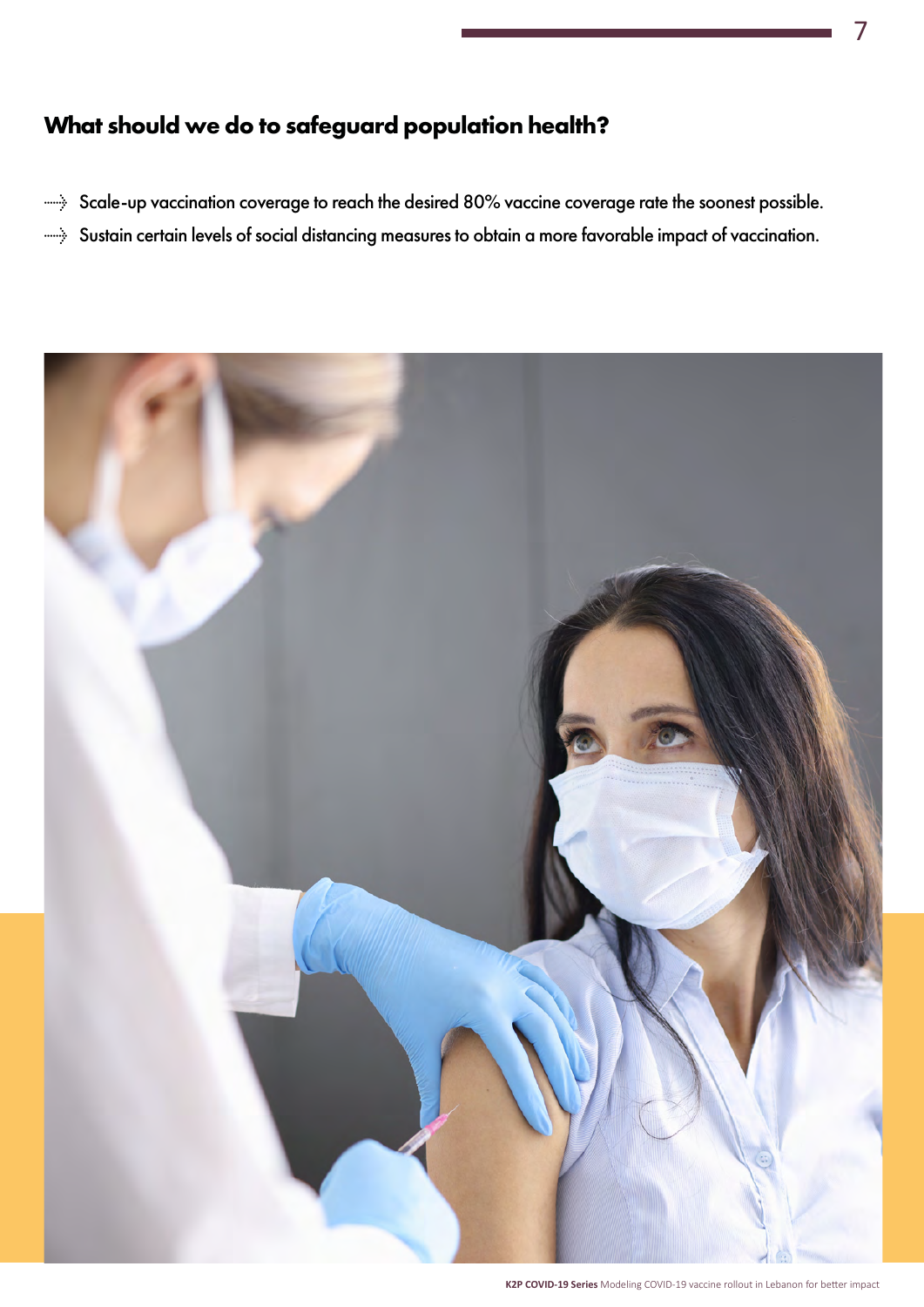#### **How can Lebanese authorities speed up vaccine rollout?**

The results of our analyses clearly highlight the need to expedite vaccine rollout to achieve herd immunity with the least deaths and hospitalizations possible, and with the least damage to the economy in the short and longer term. Listed below are key strategies authorities can follow to overcome supply, demand and administration challenges, and speed up community immunization:

# **Supply**

- $\rightarrow$  Closely monitor data released by manufacturers to ensure the prompt approval of promising vaccines and their early procurement.
- → Safeguard the early procurement of vaccines by providing manufacturers with needed national vaccination data for their ongoing monitoring and evaluation and purchasing the vaccines at a beneficial price for the producers.
- $\rightarrow$  Secure various vaccine candidates, which puts the country ahead in its vaccine deployment campaign.
- → Design a standardized policy to inform vaccinators of how to handle the remaining doses from noshows.
- → Promote the WHO-approved extraction of an additional jab than that indicated on the vial label for the maximal use of vaccine vials and provide the necessary guidelines for this use.
- $\rightarrow$  Combat the limited availability of vaccine doses and the high disease burden by approving the delayed administration of the second dose when supported with scientific evidence.



**K2P COVID-19 Series** Modeling COVID-19 vaccine rollout in Lebanon for better impact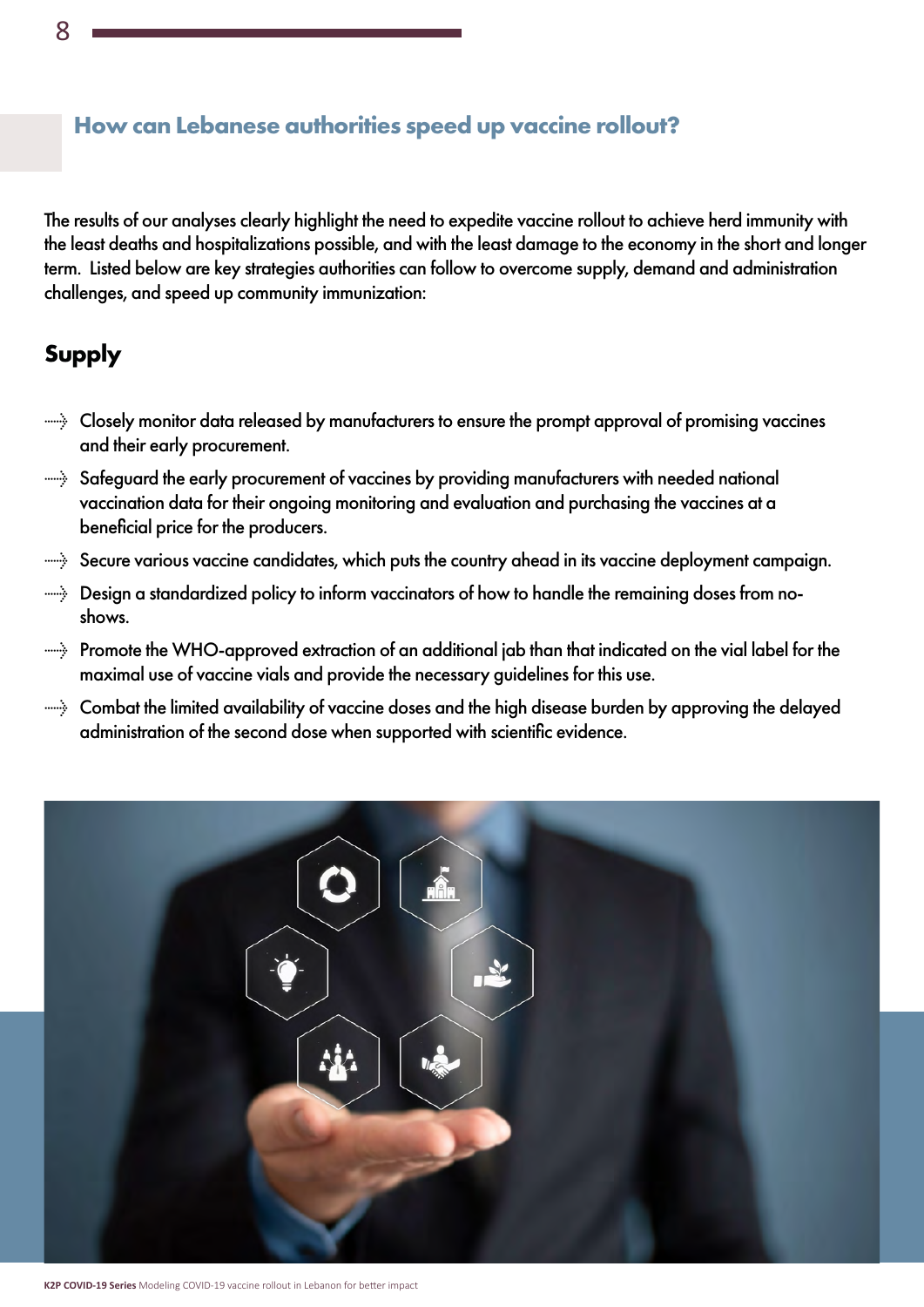#### **Demand**

- → Suppress the spread of misinformation and vaccine hesitancy through a strategic communication plan, clear and tailored awareness campaigns, and community engagement initiatives.
- → Organize targeted outreach initiatives to enhance the willingness of the public to get vaccinated, especially the most marginalized communities like refugees and migrant workers.
- → Ensure geographical accessibility of all populations to vaccine administration sites by establishing them throughout all Lebanese regions and forming mobile vaccination teams to reach the distant areas.
- → Ensure an equitable vaccine rollout by subsidizing vaccination costs for all residents through healthcare financing schemes and funding.

# **Administration**

- → Establish the largest possible number of vaccination sites to optimize vaccination rates and accessibility such as drive-through sites and field hospitals, and authorize administering vaccines in pharmacies and primary healthcare institutions.
- → Continuously monitor and adjust the vaccine strategies according to the emerging evidence and data on the vaccines' safety and efficiency, the national epidemiological situation, and the vaccination campaign progress.
- $\rightarrow$  Recruit a sufficient number of healthcare workers to deliver the vaccination program. This includes deploying retired healthcare professionals and military healthcare personnel.
- → Procure the required personal protective equipment (PPE) and medical equipment for delivering the vaccines.
- → Employ a centralized health information system to serve vaccine prioritization, outreach strategies, and monitoring.